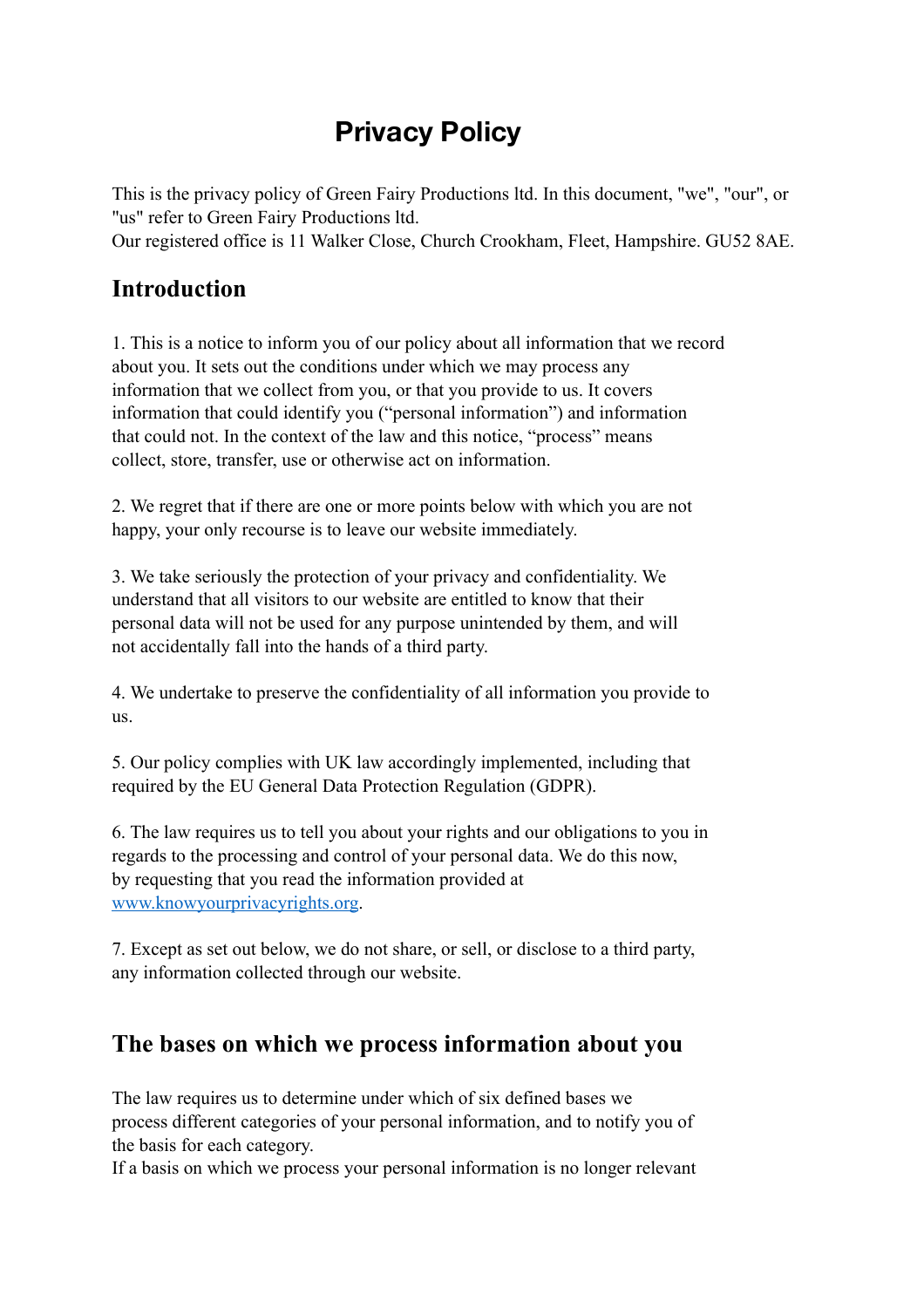then we shall immediately stop processing your data.

If the basis changes then, if required by law, we shall notify you of the change and of any new basis under which we have determined that we can continue to process your information.

#### **1. Information we process because we have a contractual obligation with you**

When you create an account on our website, buy a product or service from us, or otherwise agree to our terms and conditions, a contract is formed between you and us.

In order to carry out our obligations under that contract we must process the information you give us. Some of this information may be personal information.

We may use it in order to:

- 1.1. verify your identity for security purposes
- 1.2. sell products to you
- 1.3. provide you with our services

1.4. provide you with suggestions and advice on products, services and how to obtain the most from using our website

We process this information on the basis there is a contract between us, or that you have requested we use the information before we enter into a legal contract.

Additionally, we may aggregate this information in a general way and use it to provide class information, for example to monitor our performance with respect to a particular service we provide. If we use it for this purpose, you as an individual will not be personally identifiable.

We shall continue to process this information until the contract between us ends or is terminated by either party under the terms of the contract.

#### **2. Information we process with your consent**

Through certain actions when otherwise there is no contractual relationship between us, such as when you browse our website or ask us to provide you more information about our business, including job opportunities and our products and services, you provide your consent to us to process information that may be personal information.

Wherever possible, we aim to obtain your explicit consent to process this information, for example, by asking you to agree to our use of cookies. Sometimes you might give your consent implicitly, such as when you send us a message by e-mail to which you would reasonably expect us to reply.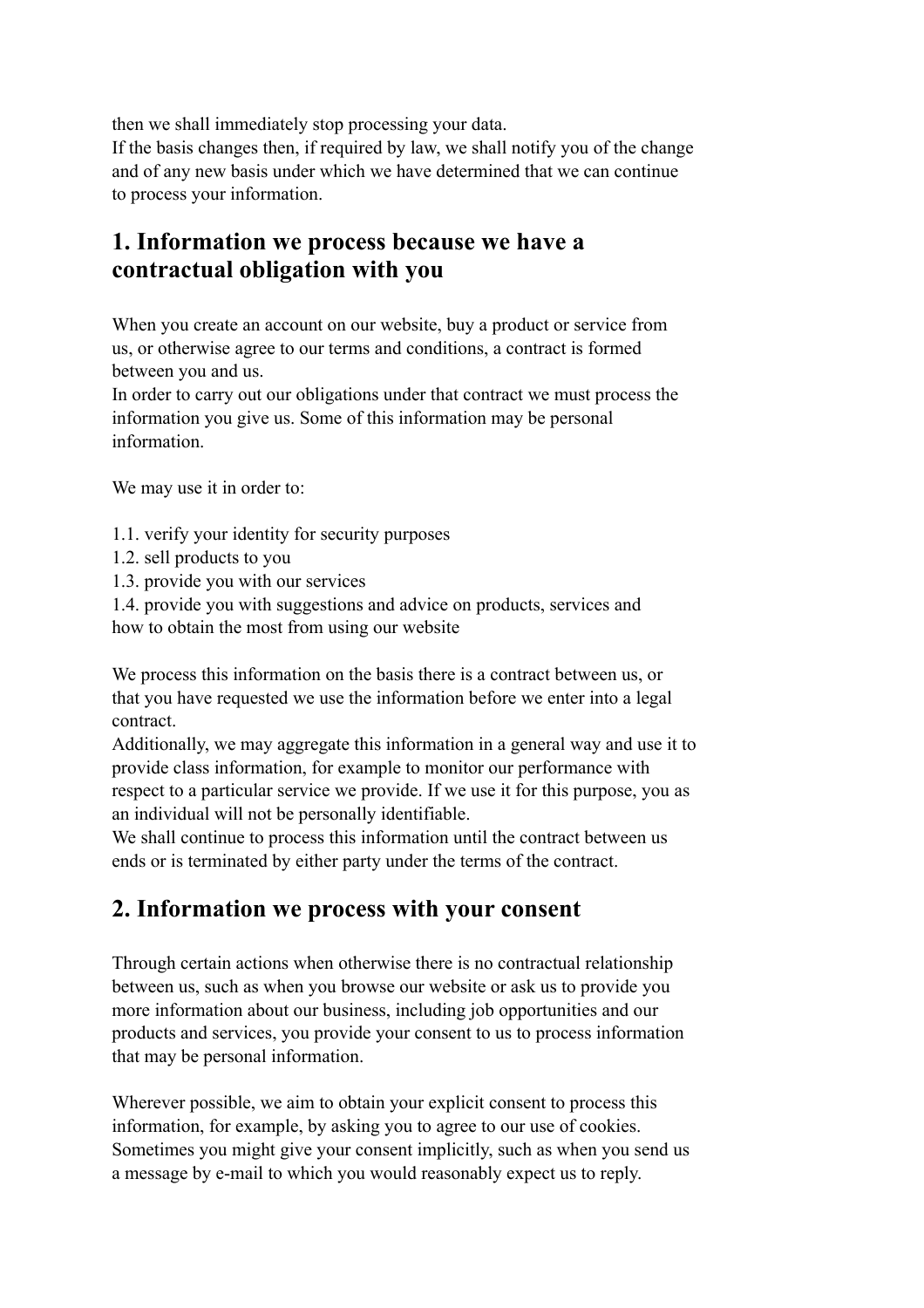Except where you have consented to our use of your information for a specific purpose, we do not use your information in any way that would identify you personally. We may aggregate it in a general way and use it to provide class information, for example to monitor the performance of a particular page on our website.

We continue to process your information on this basis until you withdraw your consent or it can be reasonably assumed that your consent no longer exists. You may withdraw your consent at any time by instructing us info@greenfairyproductions.co.uk. However, if you do so, you may not be able to use our website or our services further.

#### **3. Information we process for the purposes of legitimate interests**

We may process information on the basis there is a legitimate interest, either to you or to us, of doing so.

Where we process your information on this basis, we do after having given careful consideration to:

• whether the same objective could be achieved through other means

- whether processing (or not processing) might cause you harm
- whether you would expect us to process your data, and whether you would, in the round, consider it reasonable to do so

For example, we may process your data on this basis for the purposes of:

• record-keeping for the proper and necessary administration of our business

• responding to unsolicited communication from you to which we believe you would expect a response

• protecting and asserting the legal rights of any party

• insuring against or obtaining professional advice that is required to manage business risk

• protecting your interests where we believe we have a duty to do so.

### **4. Information we process because we have a legal Obligation**

We are subject to the law like everyone else. Sometimes, we must process your information in order to comply with a statutory obligation.

For example, we may be required to give information to legal authorities if they so request or if they have the proper authorisation such as a search warrant or court order.

This may include your personal information.

### **Specific uses of information you provide to us**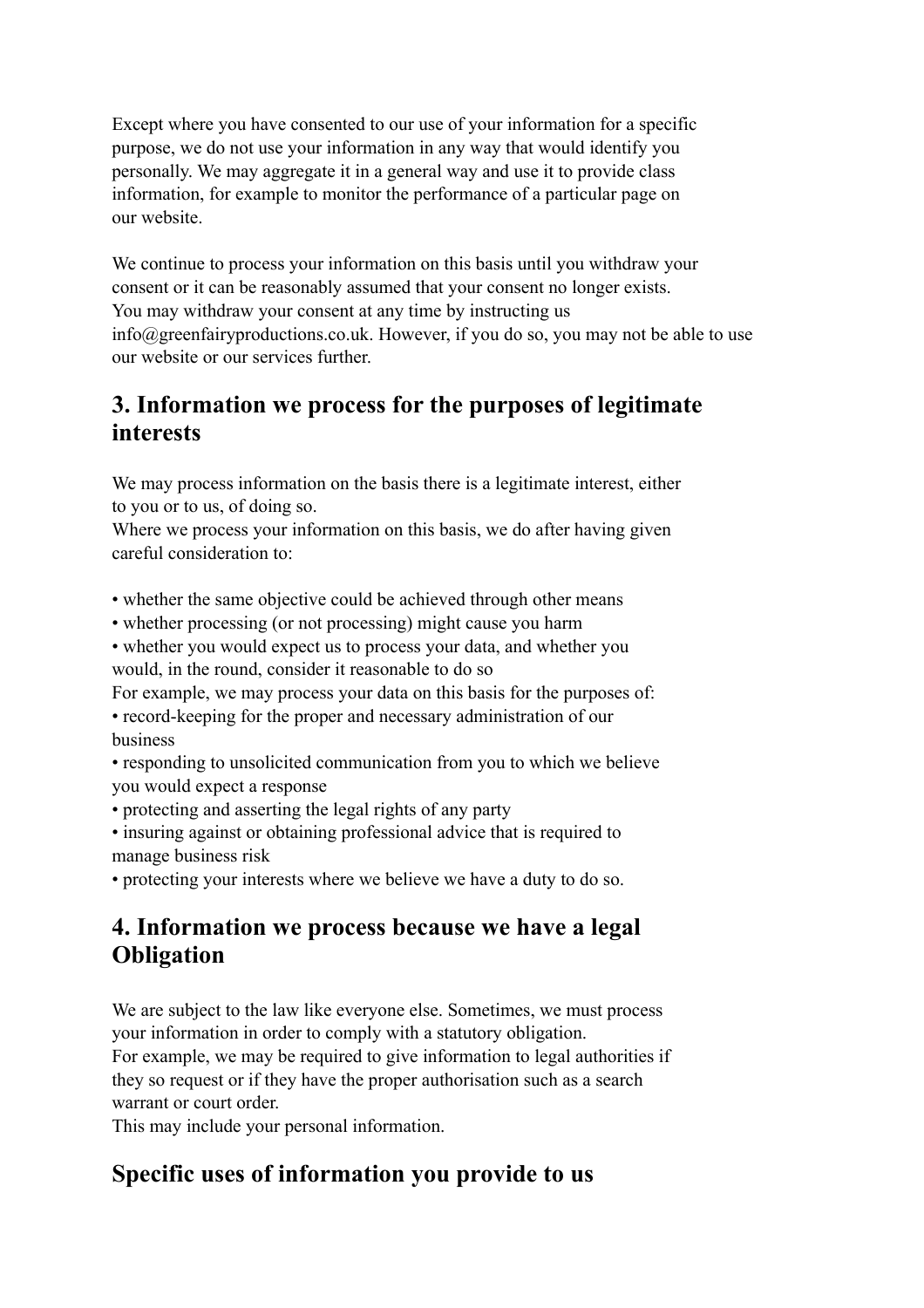### **5. Job application and employment**

If you send us information in connection with a job application, we may keep it for up to three years in case we decide to contact you at a later date.

If we employ you, we collect information about you and your work from time to time throughout the period of your employment. This information will be used only for purposes directly relevant to your employment. After your employment has ended, we will keep your file for six years before destroying or deleting it.

#### **6. Sending a message to us**

When you contact us, whether by telephone, through our website or by e-mail, we collect the data you have given to us in order to reply with the information you need.

We keep personally identifiable information associated with your message, such as your name and email address so as to be able to track our communications with you to provide a high quality service.

## **7. Complaints**

When we receive a complaint, we record all the information you have given to us.

We use that information to resolve your complaint.

If your complaint reasonably requires us to contact some other person, we may decide to give to that other person some of the information contained in your complaint. We do this as infrequently as possible, but it is a matter for our sole discretion as to whether we do give information, and if we do, what that information is.

We may also compile statistics showing information obtained from this source to assess the level of service we provide, but not in a way that could identify you or any other person.

#### **Use of information we collect through automated systems when you visit our website**

### **8. Cookies**

Cookies are small text files that are placed on your computer's hard drive by your web browser when you visit any website. They allow information gathered on one web page to be stored until it is needed for use on another, allowing a website to provide you with a personalised experience and the website owner with statistics about how you use the website so that it can be improved.

Some cookies may last for a defined period of time, such as one day or until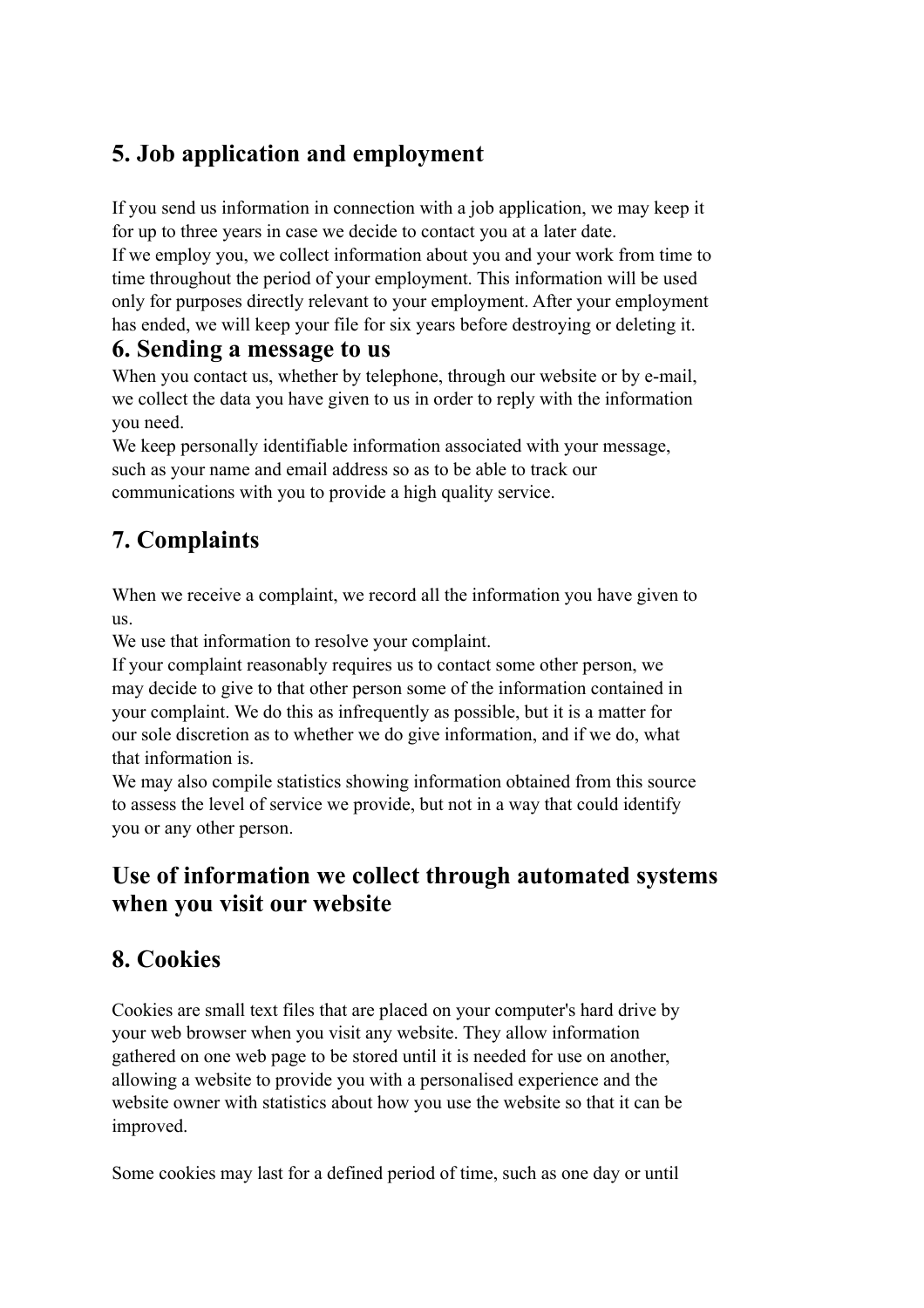you close your browser. Others last indefinitely.

Your web browser should allow you to delete any you choose. It also should allow you to prevent or limit their use.

Our website uses cookies. They are placed by software that operates on our servers, and by software operated by third parties whose services we use. You may refuse to accept cookies by activating the setting on your browser which allows you to refuse the setting of cookies. If you choose not to use cookies or you prevent their use through your browser settings, you may not be able to use all the functionality of our website.

We use cookies in the following ways:

- 8.1. to track how you use our website
- 8.2. to speed up your searches
- 8.3. to recognise you when you return to our site

8.4. to record whether you have seen specific messages we display on our website.

#### **9. Personal identifiers from your browsing activity**

Requests by your web browser to our servers for web pages and other content on our website are recorded.

We record information such as your geographical location, your Internet service provider and your IP address. We also record information about the software you are using to browse our website, such as the type of computer or device and the screen resolution.

We use this information in aggregate to assess the popularity of the webpages on our website and how we perform in providing content to you. If combined with other information we know about you from previous visits, the data possibly could be used to identify you personally, even if you are not signed in to our website.

#### **Disclosure and sharing of your information**

#### **10. Third party advertising on our website**

Third parties may advertise on our website. In doing so, those parties, their agents or other companies working for them may use technology that automatically collects information about you when their advertisement is displayed on our website. If you click on an advert and visit a third party website, you will be subject to the policy of that provider. We suggest you visit their policies before browsing their site.

They may also use other technology such as cookies or JavaScript to personalise the content of, and to measure the performance of their adverts. We do not have control over these technologies or the data that these parties obtain. Accordingly, this privacy notice does not cover the information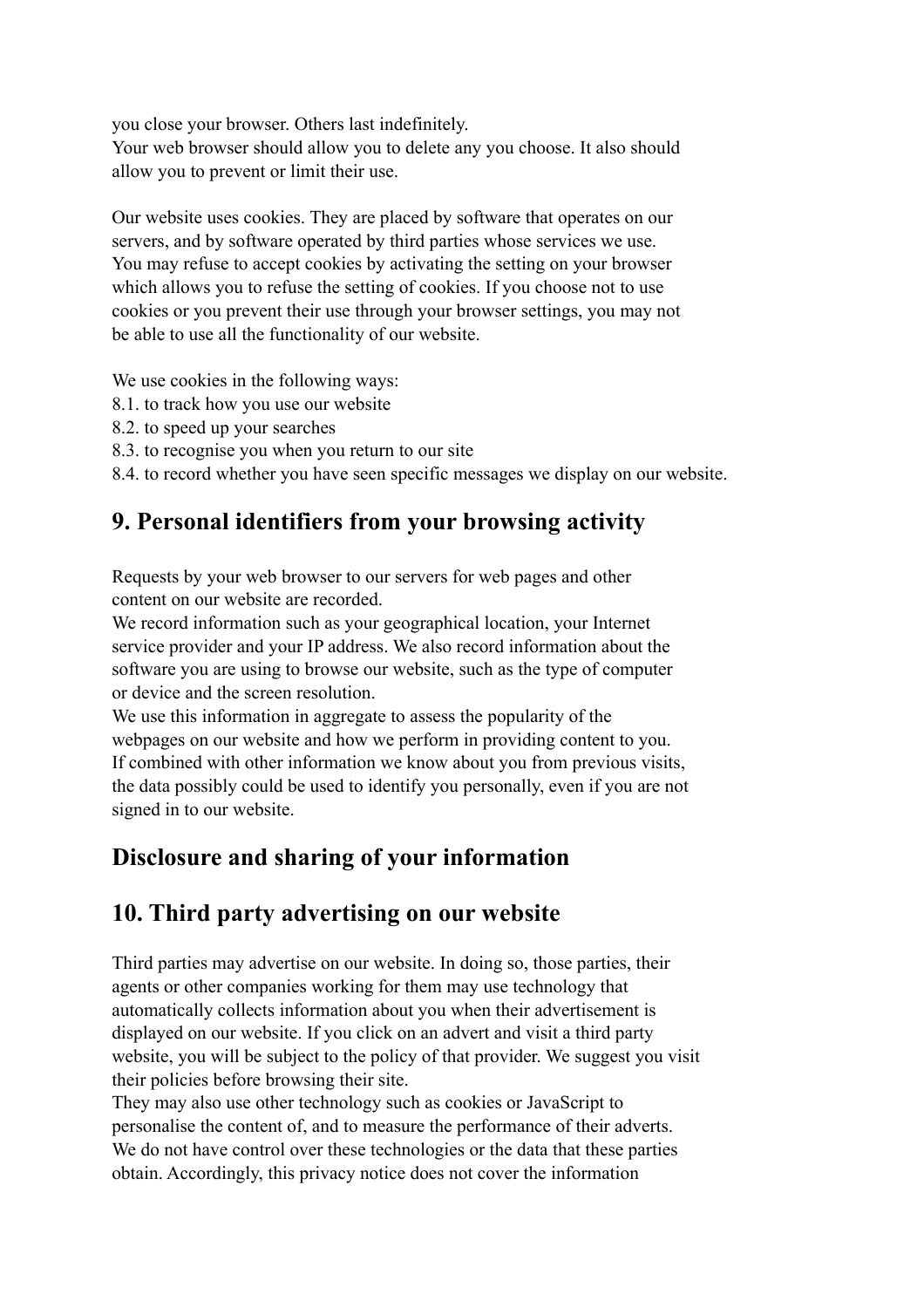practices of these third parties.

#### **Access to your own information**

### **11. Access to your personal information**

11.1. At any time you may review or update personally identifiable information that we hold about you, by signing in to your account on our website.

11.2. To obtain a copy of any information that is not provided on our website you may send us a request at info@greenfairyproductions.com.

11.3. After receiving the request, we will tell you when we expect to provide you with the information, and whether we require any fee for providing it to you.

## **12. Removal of your information**

If you wish us to remove personally identifiable information from our website, you may contact us at info@greenfairyproductions.com. This may limit the service we can provide to you.

## **13. Verification of your information**

When we receive any request to access, edit or delete personal identifiable information we shall first take reasonable steps to verify your identity before granting you access or otherwise taking any action. This is important to safeguard your information.

## **Other matters**

### **14. How you can complain**

14.1. If you are not happy with our privacy policy or if have any complaint then you should tell us by email. Our address is

info@greenfairyproductions.com

14.2. If a dispute is not settled then we hope you will agree to attempt to resolve it by engaging in good faith with us in a process of mediation or arbitration.

## **15. Retention period for personal data**

Except as otherwise mentioned in this privacy notice, we keep your personal information only for as long as required by us: